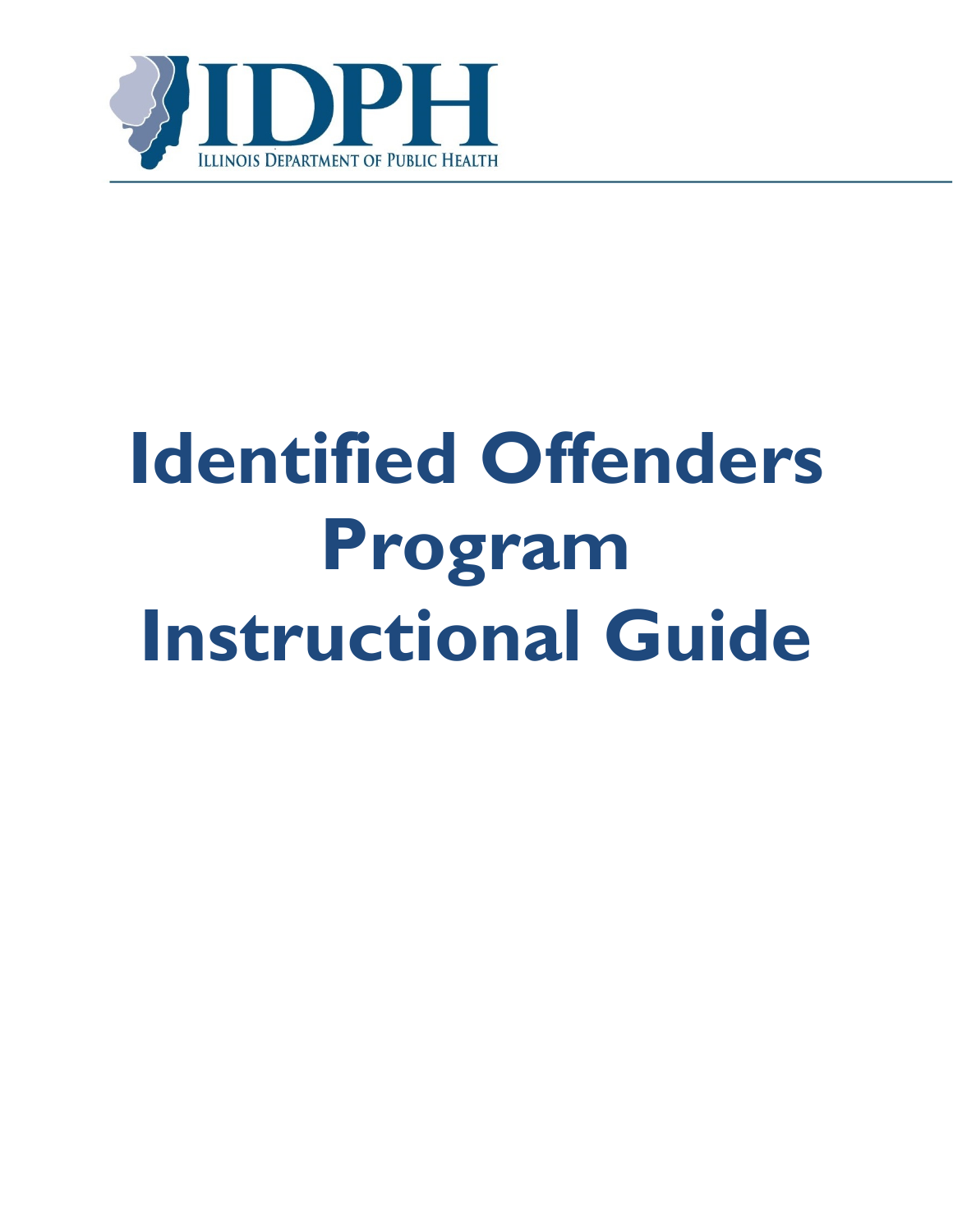$\overline{a}$ 

To promote the safety of residents, visitors, and staff, facilities not exempted by 210 ILCS  $45/201.5(b)<sup>1</sup>$  $45/201.5(b)<sup>1</sup>$  $45/201.5(b)<sup>1</sup>$  must screen potential residents for information relevant to determining each person's potential for placing others at risk of harm.

For those residents who meet the Illinois Nursing Home Care Act definition of an identified offender, facility administrators, or their assigned designee, must notify the Identified Offenders Program using our online submission application.

#### I. Requesting UCIA criminal history records

Within 24 hours of a resident's admission, facilities must request a Uniform Criminal Information Act (UCIA) name-based criminal history record from the Illinois State Police using the Criminal History Information Response Process (CHIRP).

One of the following results are typically returned within 24 hours:

- **In Process** The request is being processed.
- **No Record** Based on the demographic information provided, conviction information is not available. The "no record" responses must be retained in the facility files.
- **Multiple Hit** responses are inconclusive. A UCIA fingerprint-based must be requested through a licensed Livescan vendor (use the UCIA Fingerprint Request Form.
- **Hit** -responses are returned with a criminal history record which must be reviewed to determine if the resident is an identified offender.

A list of licensed Livescan vendors can be found by visiting the *Illinois Department of Financial &* [Professional Regulation](https://www.idfpr.com/) homepage and selecting Online Resources.

*Additionally, all facilities must also review the Illinois State Police Sex Offender Registry and the Illinois Department of Corrections Parole Sex Offender Registry to determine if the resident is a registered sex offender. If the resident is found on one of these registries, notify IOP staff immediately. Registered sex offenders must be placed in private rooms.*

<span id="page-1-0"></span><sup>&</sup>lt;sup>1</sup> Nursing Home Care Act<http://www.ilga.gov/legislation/ilcs/ilcs5.asp?ActID=1225&ChapterID=21>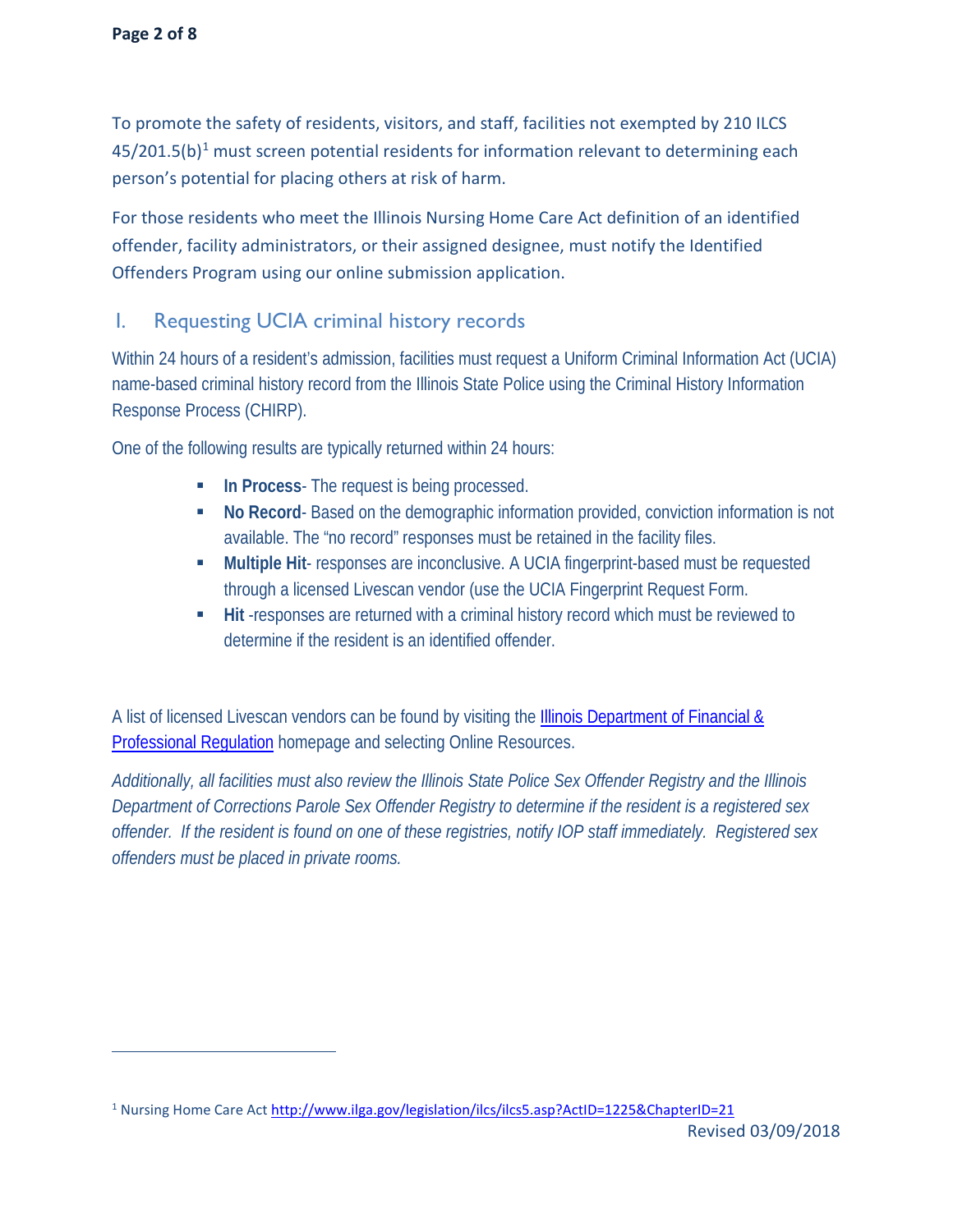### II. Reviewing UCIA Criminal History Records

The criminal history data section of the criminal history record is divided into three parts:

- 1. Arrest Charges
- 2. States Attorney Section
- 3. Court Charges/Disposition

Review each "Court Charges/Disposition" section listed on the resident's criminal history record to determine whether the literal description of the conviction is a close match to one of the qualifying convictions.

In the example below, the literal description is listed as AGG BATT GOVN OFFICAL/EMPL.

This conviction is a class 2 felony offence and is reportable as Aggravated Battery.

| <b>Arrest Charges</b>            |                              |                                    |                          |              |
|----------------------------------|------------------------------|------------------------------------|--------------------------|--------------|
| Count                            | <b>Statute Citation</b>      | <b>Literal Description</b>         | <b>Inchoate Code</b>     | <b>Class</b> |
|                                  | 720 ILCS 5.0/12-4-B-17       | <b>AGG BATTERY/POLICE/SHERIFF/</b> | $\Omega$                 | 3            |
|                                  |                              | <b>DUTIES</b>                      |                          |              |
| <b>Arrest Type:</b>              |                              | Date of Offense:                   |                          | 06/18/2007   |
| <b>Domestic Violence:</b>        | NO.                          |                                    |                          |              |
| <b>States Attorney Section</b>   |                              |                                    |                          |              |
| <b>Filing Decision:</b>          | DIRECT FILED WITH COURT      |                                    | <b>Decision Date:</b>    | 06/18/2007   |
| Count                            | <b>Statute Citation</b>      | <b>Literal Description</b>         | <b>Inchoate Code</b>     | <b>Class</b> |
|                                  | 720 ILCS 5.0/12-4-B-17       | <b>AGG BATTERY/POLICE/SHERIFF/</b> | $\Omega$                 | 3            |
|                                  |                              | <b>DUTIES</b>                      |                          |              |
| <b>Agency Name:</b>              | COOK COUNTY STATE'S ATTORNEY |                                    | NCIC:                    | IL016013A    |
|                                  |                              |                                    |                          |              |
| <b>Court Charges/Disposition</b> |                              |                                    |                          |              |
| Count                            | <b>Statute Citation</b>      | <b>Literal Description</b>         | <b>Inchoate Code</b>     | <b>Class</b> |
|                                  | 720 ILCS 5.0/12-4-B-18       | AGG BATT GOVN OFFICIAL/EMPL        | $\circ$                  | 2            |
|                                  |                              |                                    |                          |              |
| Disposition:                     | <b>GUILTY</b>                |                                    | <b>Disposition Date:</b> | 01/28/2008   |
| <b>Case Number:</b>              | 2007CR136120                 |                                    |                          |              |
| <b>Agency Name:</b>              | COOK COUNTY CIRCUIT COURT    |                                    | NCIC:                    | IL016025J    |
|                                  |                              |                                    |                          |              |
| <b>Status</b>                    | <b>Sentence</b>              |                                    | <b>Fine Amount</b>       | Date         |
| <b>SENTENCED TO</b>              | 3 YEAR(S) IMPRISONMENT-DOC   |                                    |                          | 10/17/2008   |
| CONCURRENT                       | 3 YEAR(S) IMPRISONMENT-DOC   |                                    |                          | 10/17/2008   |

## III. Requesting Livescan Fee Applicant (FEAPP) criminal history records

If it is determined that the resident is an identified offender, the facility has **72** hours to arrange for a licensed Livescan vendor to visit the facility and conduct a livescan for the resident. Please note, the livescan must be conducted within the facility in a manner that is respectful of the resident's dignity and that minimizes any emotional or physical hardship to the resident. The Livescan vendor appointment should be scheduled within 5 days of scheduling the appointment.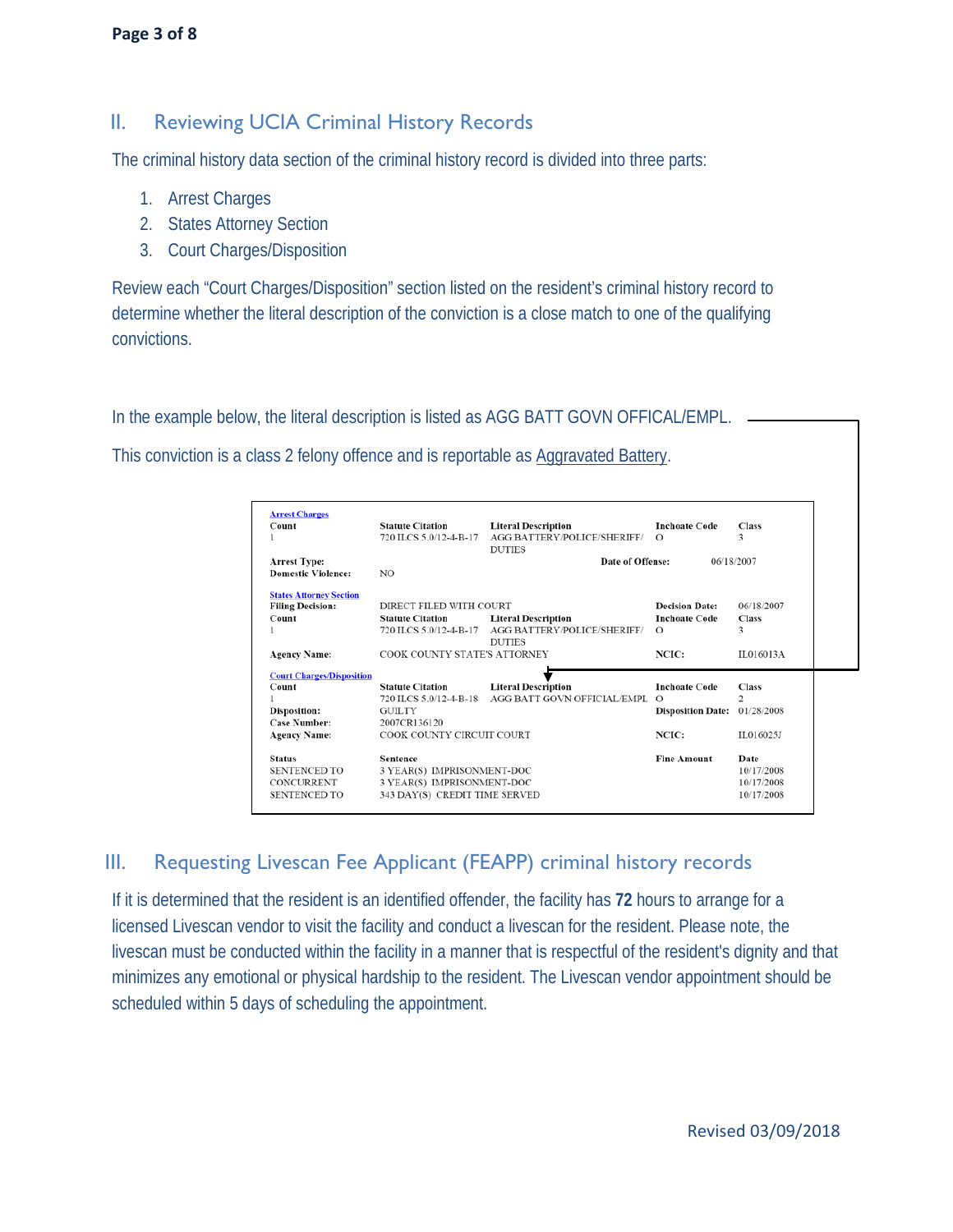# IV. Admitting Residents

| Facility Submission: Entry                                                                                                                                                                                                                                                                                                                                                                                                                                      |  |
|-----------------------------------------------------------------------------------------------------------------------------------------------------------------------------------------------------------------------------------------------------------------------------------------------------------------------------------------------------------------------------------------------------------------------------------------------------------------|--|
| To promote the safety of residents, visitors, and staff; all long-term care facilities must screen potential residents for information relevant to determining<br>each person's potential for placing others at risk of harm.                                                                                                                                                                                                                                   |  |
| For each resident, within 24 hours of admission, facilities not exempted by 210 ILCS 45/201.5b must request a Uniform Criminal Information Act (UCIA)<br>name-based criminal history record from the Illinois State Police using the Criminal History Information Response Process (CHIRP).                                                                                                                                                                     |  |
| If the results of the UCIA name-based criminal history record indicate that the request hit upon multiple records (Multi-Hit), the facility shall initiate a<br>UCIA fingerprint-based request, unless the fingerprint check is waived by the Director of Public Health based on verification by the facility that the resident<br>is completely immobile or that the resident meets other criteria related to the resident's health or lack of potential risk. |  |
| If the results of a resident's UCIA criminal history background reveal that the resident is an identified offender, as defined in Section 1-114.01 of the<br>Nursing Home Care Act, the facility shall, within 72 hours, arrange for a Fee Applicant (FEAPP) fingerprint-based criminal history record inquiry from a<br>licensed livescan vendor                                                                                                               |  |
| The livescan must take place on the premises of the facility and shall be conducted in a manner that is respectful of the resident's dignity and that<br>minimizes any emotional or physical hardship to the resident.                                                                                                                                                                                                                                          |  |
| With Apurs of the Livescan appointment, the facility must notify the Identified Offenders Programs using this online application.                                                                                                                                                                                                                                                                                                                               |  |
| Facility - PLEASE SELECT **<br><b>Facility Type</b>                                                                                                                                                                                                                                                                                                                                                                                                             |  |
| <b>Address</b>                                                                                                                                                                                                                                                                                                                                                                                                                                                  |  |
|                                                                                                                                                                                                                                                                                                                                                                                                                                                                 |  |
| Please note: The facility shall be responsible for taking all steps necessary to ensure the safety of residents while the results of a name-based background<br>check or a fingerprint-based background check are pending; while the results of a request for waiver of a fingerprint-based check are pending; and/or while<br>the Identified Offender Report and Recommendation is pending.                                                                    |  |
| Before clicking the NEXT button below, you must be ready to upload a pdf copy of the UCIA criminal history record, as well as either a FEAPP Fingerprint<br>Consent form, or an approved fingerprint waiver.                                                                                                                                                                                                                                                    |  |
| For more information:                                                                                                                                                                                                                                                                                                                                                                                                                                           |  |
| Links to instructions for requesting and reviewing UCIA and FEAPP criminal history records, as well as a number of other resources, can be found by visiting<br>the Identified Offenders Program website.                                                                                                                                                                                                                                                       |  |
| <b>Contact Information:</b><br>Illinois Department of Public Health<br>Division of Patient Safety & Quality<br>Identified Offenders Program<br>122 S. Michigan Ave. Suite 700<br>Chicago, IL 60603                                                                                                                                                                                                                                                              |  |
| Phone: (312) 793-3913 or (312) 814-2149<br>Fax: (312) 814-2757<br>Email: dph.ios@illinois.gov                                                                                                                                                                                                                                                                                                                                                                   |  |
| CANCEL<br><b>NEXT</b><br>is Department of Public Health All rights reserved                                                                                                                                                                                                                                                                                                                                                                                     |  |

1. Log onto:

<https://idph.illinois.gov/IOPFacilitySubmission/>

- 2. Read the entire page and then select the facility
- 3. Select the submission type
- 4. Click next

| <b>Facility Contact Information</b> |                                                |                         |                                         |
|-------------------------------------|------------------------------------------------|-------------------------|-----------------------------------------|
|                                     | Facility ABBINGTON REHAB & NURSING CTR 6000020 |                         | Submission Type @ Admission O Discharge |
| 1 Administrative Role/Title         |                                                | 2 Email                 |                                         |
| $\bigcirc$ First Name               |                                                | (3)<br><b>Last Name</b> |                                         |
| (4) one Number                      |                                                | $(4)$ Fax Number        |                                         |
| Resident Information <sup>@</sup>   |                                                |                         |                                         |

- 1. Administrative role/title of the contact person entering the Identified Offender Resident's Information
- 2. *General/Main Facility* email address, we highly recommend utilizing one central email address to maintain the IOP information within one mailbox
- 3. First and last name of the contact person
- 4. Phone and fax number of facility

<https://idph.illinois.gov/IOPFacilitySubmission/>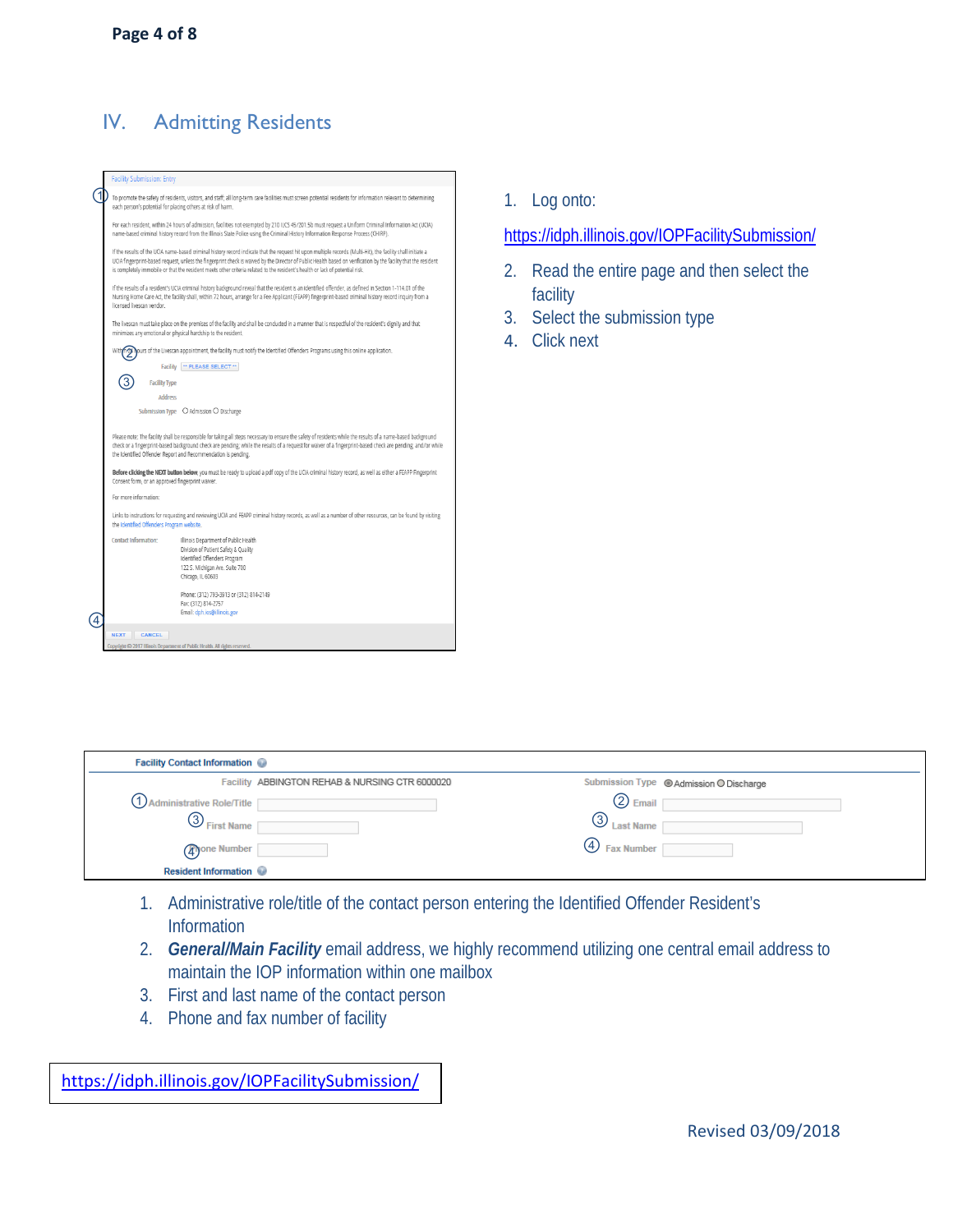| <b>Resident Information</b> @         |                                                                         |                                                  |                                                                     |
|---------------------------------------|-------------------------------------------------------------------------|--------------------------------------------------|---------------------------------------------------------------------|
| (1) State Identification Number (SID) |                                                                         | (2) Social Security Number (SSN)                 |                                                                     |
| (3)<br><b>First Name</b>              |                                                                         | 3) Last Name                                     |                                                                     |
| 4) Date Of Birth                      |                                                                         |                                                  | (5) Race O Asian/Pacific Islander O Black O Native American O White |
|                                       | 6 Gender O Female O Male                                                |                                                  | 1 Sex Offender O Yes O No O Unknown                                 |
|                                       | Check SOR: Illinois State Police Sex Offender Registry                  | $\circleds$<br>Resident is listed on SOR ONoOYes |                                                                     |
|                                       | Check PSOR: Illinois Dept. of Corrections Parolee Sex Offender Registry | <b>(8)</b> Resident is listed on PSOR ○No○Yes    |                                                                     |
| (9)<br><b>Admission Date</b>          |                                                                         | 10 Admitted From <b>**</b> Please Select **      |                                                                     |

- 1. Resident's State Identification Number
- 2. Resident's Social Security Number, without dashes
- 3. Resident's name
- 4. Resident's date of birth
- 5. Resident's race
- 6. Resident's gender
- 7. Resident's sex offender status, select **yes or no**
- 8. Resident checked on the registries, select **yes or no**
- 9. Resident's admission date
- 10. Where the resident admitted from

| Criminal History Information @                      |                                           |
|-----------------------------------------------------|-------------------------------------------|
| Criminal History Record Request Date                | (2) Criminal History Record Received Date |
| Most recent qualifying conviction   "PLEASE SELECT" | (4) Disposition Date                      |
|                                                     | (5) Conviction Class OAOBOCOMOXOZO102O304 |
| 6 Livescan Vendor - PLEASE SELECT -                 |                                           |
| U Livescan Appointment Date                         | <b>8</b> Tracking Control Number (TCN)    |

- 1. Date the criminal history record was requested
- 2. Date the criminal history record was received
- 3. Select the most recent qualifying conviction
- 4. Disposition date
- 5. Select the conviction class
- 6. Select the Livescan vendor
- 7. Livescan appointment date
- 8. Tracking Control Number (TCN #) located on the criminal history record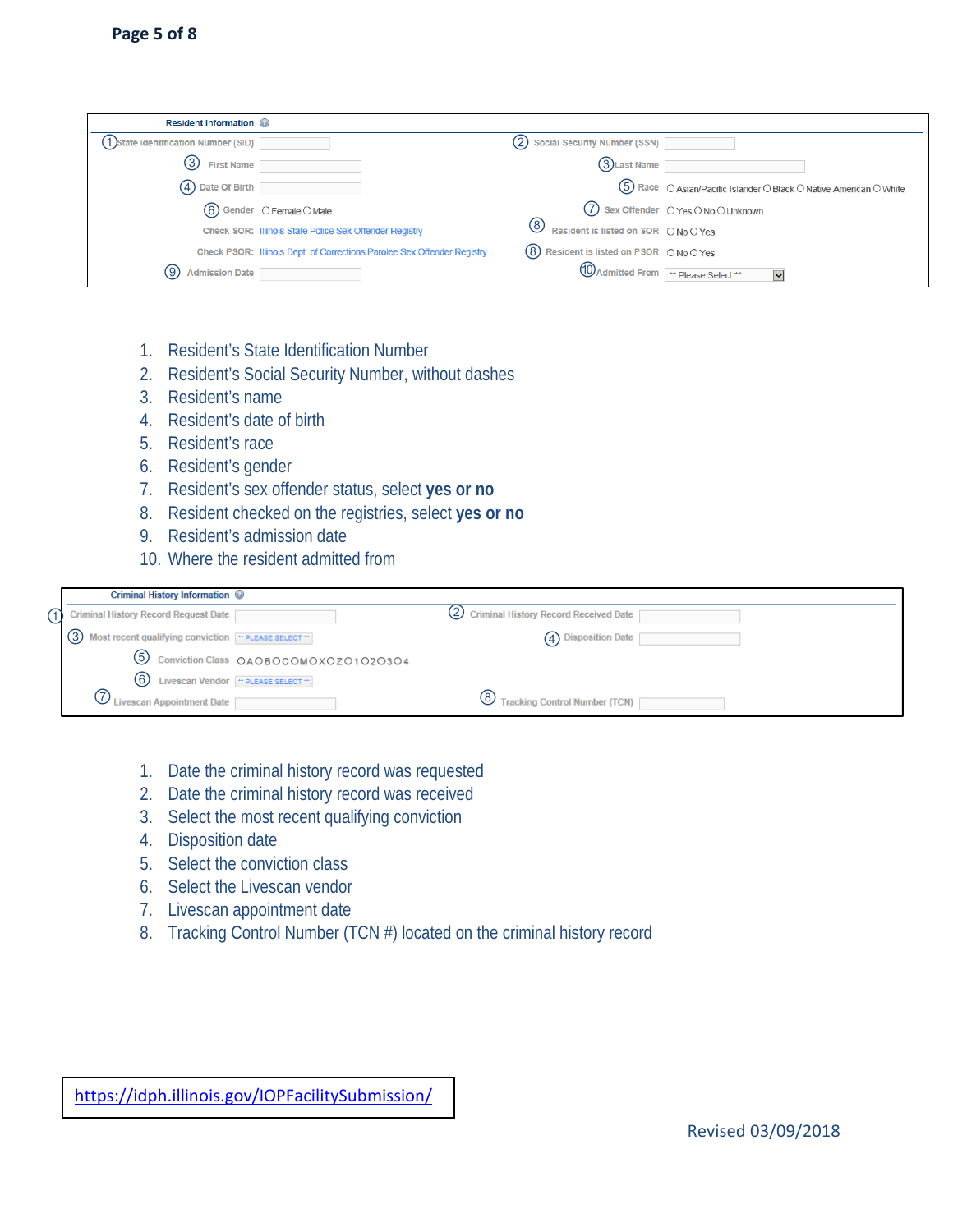① 2 Fingerprint Waiver Request Date (3) Fingerprint Waiver Received Date

1. If you have received a fingerprint waiver, *select yes*

#### 2. Enter the fingerprint waiver request date

| File Attachment (PDF file only)       |        |  |
|---------------------------------------|--------|--|
| Criminal History Record File  <br>(1) | Browse |  |
| (2) FEAPP Fingerprint Consent Form    | Browse |  |
| 3 <sup>Fingerprint Waiver</sup>       | Browse |  |
| 4 Other File                          | Browse |  |
| <b>Additional Information</b><br>(5)  |        |  |
|                                       |        |  |
|                                       |        |  |

- 3. Enter the fingerprint waiver received date
- 1. Upload the criminal history record in pdf form
- 2. Upload the FEAPP Fingerprint consent form and livescan vendor fingerprint receipt in pdf form
- 3. If you have a fingerprint waiver, upload the fingerprint waiver in pdf form
- 4. If you have an additional document to add, upload the other file in pdf form
- 5. List additional information or details about the resident

<https://idph.illinois.gov/IOPFacilitySubmission/>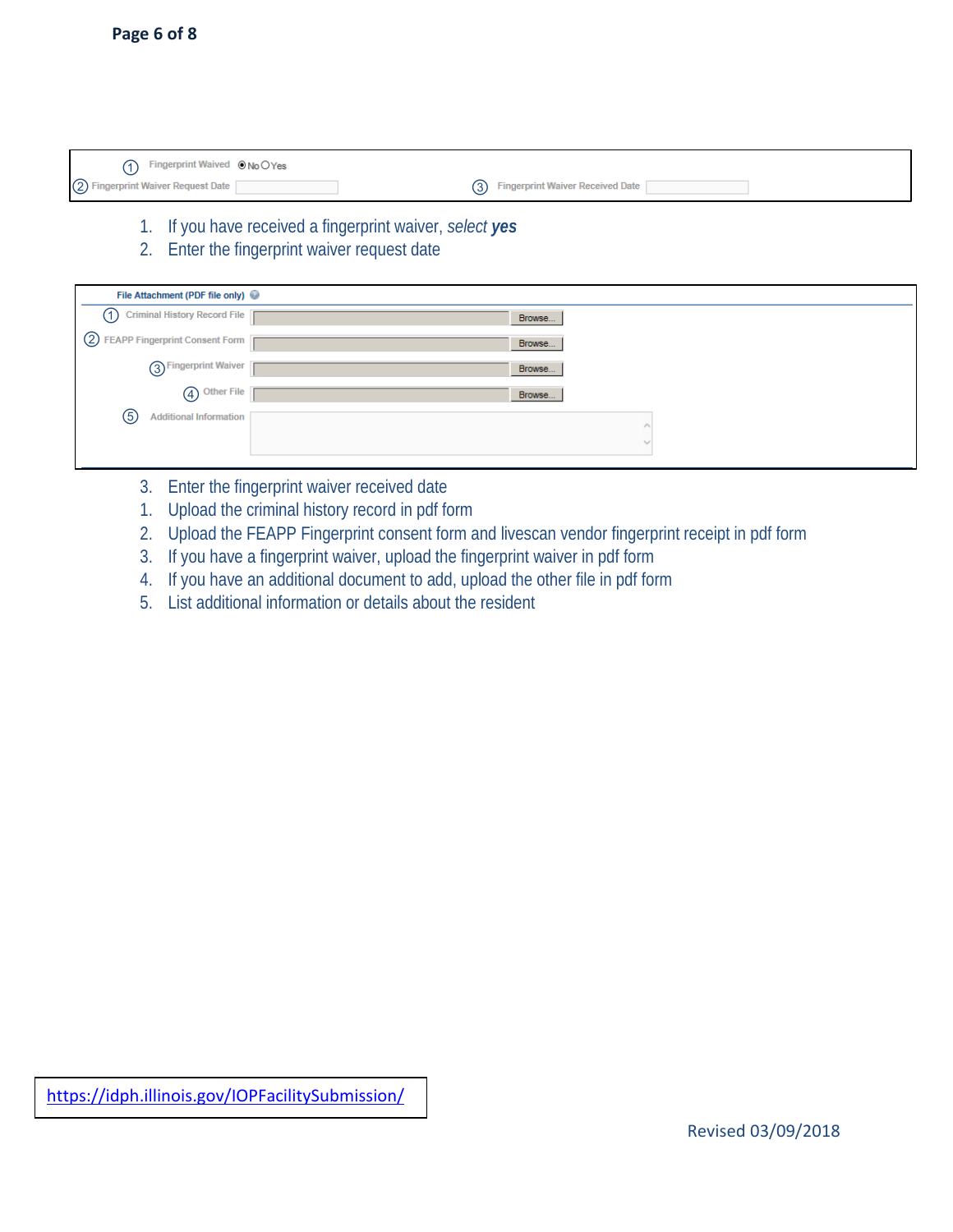# V. Discharging Residents

| Facility Submission: Entry                                  |                                                                                                                                                                                                                                                                                                                                                                                                                                                                 |  |
|-------------------------------------------------------------|-----------------------------------------------------------------------------------------------------------------------------------------------------------------------------------------------------------------------------------------------------------------------------------------------------------------------------------------------------------------------------------------------------------------------------------------------------------------|--|
| each person's potential for placing others at risk of harm. | To promote the safety of residents, visitors, and staff; all long-term care facilities must screen potential residents for information relevant to determining                                                                                                                                                                                                                                                                                                  |  |
|                                                             | For each resident, within 24 hours of admission, facilities not exempted by 210 ILCS 45/201.5b must request a Uniform Criminal Information Act (UCIA)<br>name-based criminal history record from the Illinois State Police using the Criminal History Information Response Process (CHIRP).                                                                                                                                                                     |  |
|                                                             | If the results of the UCIA name-based criminal history record indicate that the request hit upon multiple records (Multi-Hit), the facility shall initiate a<br>UCIA fingerprint-based request, unless the fingerprint check is waived by the Director of Public Health based on verification by the facility that the resident<br>is completely immobile or that the resident meets other criteria related to the resident's health or lack of potential risk. |  |
| licensed livescan vendor.                                   | If the results of a resident's UCIA criminal history background reveal that the resident is an identified offender, as defined in Section 1-114.01 of the<br>Nursing Home Care Act, the facility shall, within 72 hours, arrange for a Fee Applicant (FEAPP) fingerprint-based criminal history record inquiry from a                                                                                                                                           |  |
|                                                             | The livescan must take place on the premises of the facility and shall be conducted in a manner that is respectful of the resident's dignity and that<br>minimizes any emotional or physical hardship to the resident.                                                                                                                                                                                                                                          |  |
|                                                             | Within 24 hours of the Livescan appointment, the facility must notify the Identified Offenders Programs using this online application.<br>Facility - PLEASE SELECT **                                                                                                                                                                                                                                                                                           |  |
| <b>Facility Type</b><br><b>Address</b>                      | Submission Type  O Admission  O Discharge                                                                                                                                                                                                                                                                                                                                                                                                                       |  |
|                                                             | Please note: The facility shall be responsible for taking all steps necessary to ensure the safety of residents while the results of a name-based background<br>check or a fingerprint-based background check are pending; while the results of a request for waiver of a fingerprint-based check are pending; and/or while<br>the Identified Offender Report and Recommendation is pending.                                                                    |  |
| Consent form, or an approved fingerprint waiver.            | Before clicking the NEXT button below, you must be ready to upload a pdf copy of the UCIA criminal history record, as well as either a FEAPP Fingerprint                                                                                                                                                                                                                                                                                                        |  |
| For more information:                                       |                                                                                                                                                                                                                                                                                                                                                                                                                                                                 |  |
| the Identified Offenders Program website.                   | Links to instructions for requesting and reviewing UCIA and FEAPP criminal history records, as well as a number of other resources, can be found by visiting                                                                                                                                                                                                                                                                                                    |  |
| <b>Contact Information:</b>                                 | Illinois Department of Public Health<br>Division of Patient Safety & Ouality<br>Identified Offenders Program<br>122 S. Michigan Ave. Suite 700<br>Chicago, IL 60603                                                                                                                                                                                                                                                                                             |  |
|                                                             | Phone: (312) 793-3913 or (312) 814-2149<br>Fax: (312) 814-2757<br>Email: dph.ios@illinois.gov                                                                                                                                                                                                                                                                                                                                                                   |  |
| CANCEL<br><b>NEXT</b>                                       | Copyright © 2017 Illinois Department of Public Health. All rights reserved.                                                                                                                                                                                                                                                                                                                                                                                     |  |
|                                                             |                                                                                                                                                                                                                                                                                                                                                                                                                                                                 |  |

1. Log onto:

<https://idph.illinois.gov/IOPFacilitySubmission/>

- 2. Read the entire page and then select the facility
- 3. Select the submission type
- 4. Click next

| Facility Contact Information @   |                                                |                                   |                                            |
|----------------------------------|------------------------------------------------|-----------------------------------|--------------------------------------------|
|                                  | Facility ABBINGTON REHAB & NURSING CTR 6000020 |                                   | Submission Type  i Admission  iD Discharge |
| <b>Administrative Role/Title</b> |                                                | $^{\circledR}$<br>Email           |                                            |
| 3) First Name                    |                                                | $\circled{3}$<br><b>Last Name</b> |                                            |
| (4)<br><b>Phone Number</b>       |                                                | (4)<br><b>Fax Number</b>          |                                            |
| Resident Information @           |                                                |                                   |                                            |

- 1. Administrative role/title of the contact person
- 2. *General/Main Facility* email address, we highly recommend utilizing one central email address to maintain the IOP information within one mailbox
- 3. First and last name of the contact person
- 4. Phone/Ext for the contact person and fax number of the facility